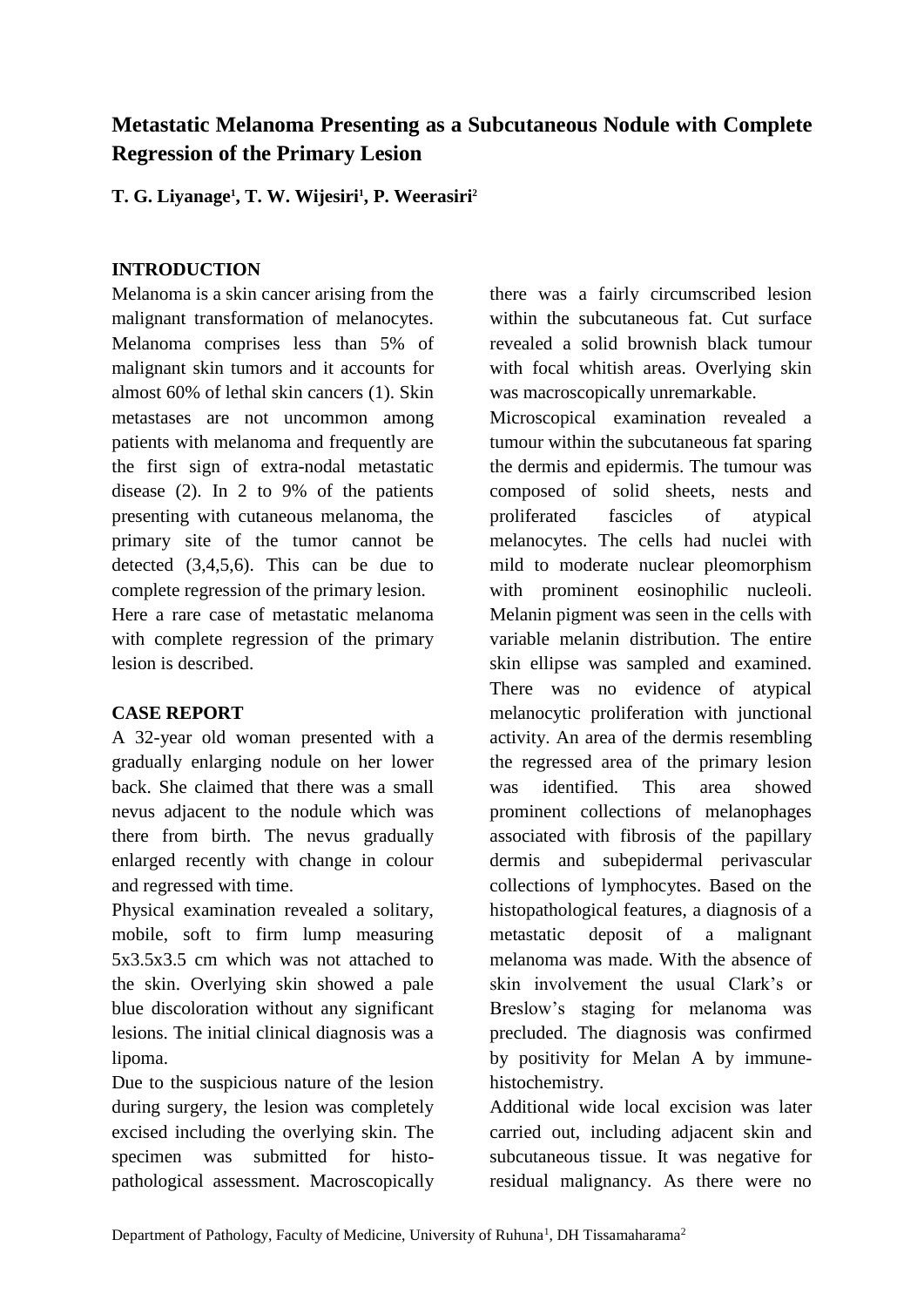other detectable lesions, and no regional lymphadenopathy confirmed by USS, the decision was made for close clinical and radiologic surveillance of the patient.



**Figure 1: Cut surface of the tumour showing whitish and blackish areas. Black areas represent tumour cells containing melanin pigment.**



**Figure 4: Tumour cells showing strong cytoplasmic Melan A positivity (Immunohistochemistry X400).**



**Figure 2: Tumour within the subcutaneous fat (H&E X100)** 



**Figure 3: Tumour cells showing prominent eosinophilic nucleoli and intracytoplasmic melanin pigmemt (arrow) (H&E X400).**



**Figure 5: Adjacent dermis showing collections of melanophages (red arrow), perivascular lymphocytes (green arrow) and papillary dermal fibrosis. There are no atypical melanocytes in the epidermis or dermis (H & E X100)**

#### **DISCUSSION**

Melanoma is a lethal skin cancer arising from the malignant transformation of melanocytes. It accounts for 5.2% all new cancer cases and 1.6% of all cancer deaths (7). Melanoma is reported as the  $19<sup>th</sup>$  most common cancer worldwide, with estimated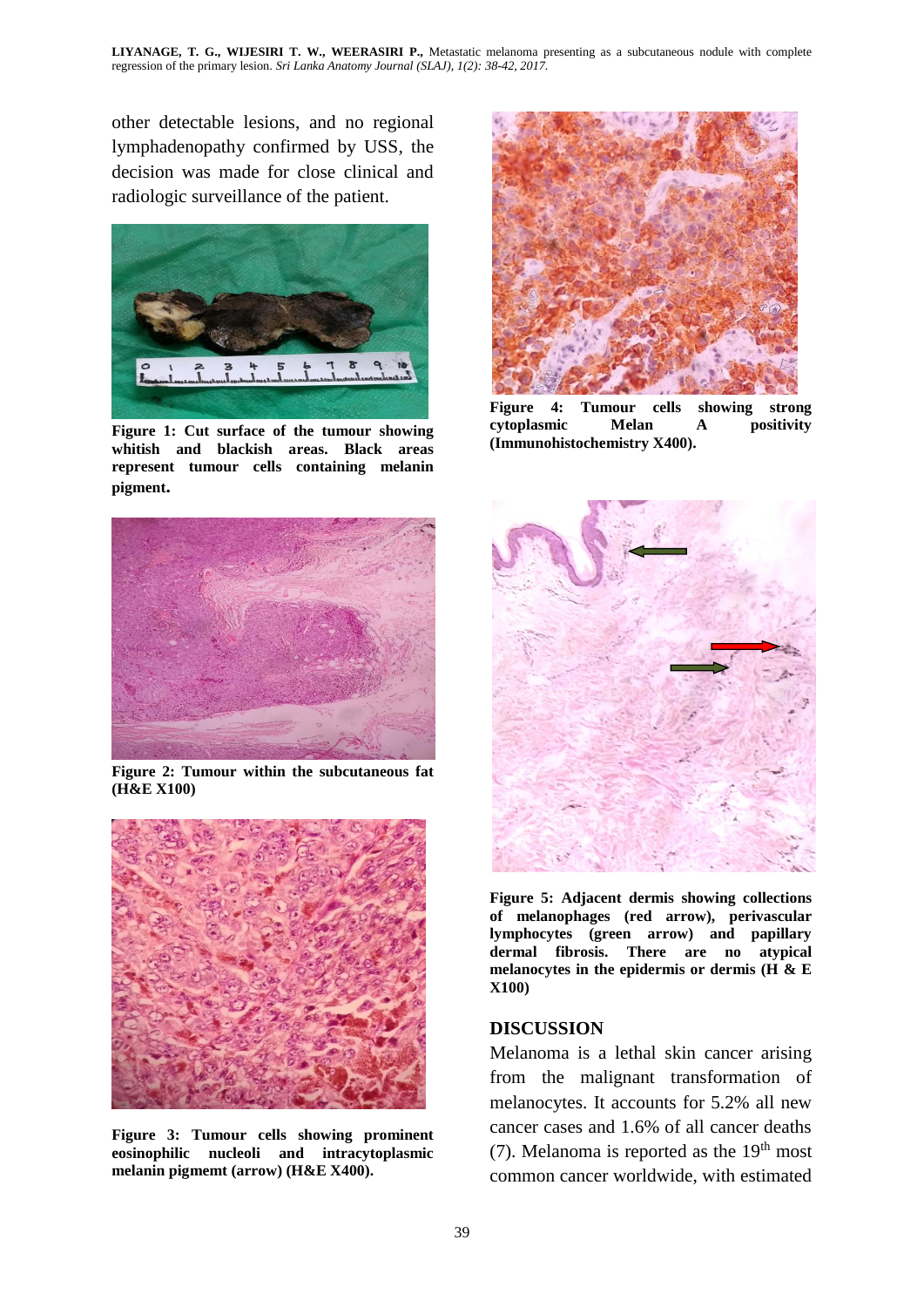age-standardized incidence rates of 2.8– 3.3 per 100,000 (7). Cutaneous melanoma is the most common melanoma subtype, accounting for around 90% of cases of melanoma (8). The commonest presenting symptom of a melanoma is a pigmented lesion of changing size, followed by a change in colour and pain or tenderness. On clinical examination they usually show papules, nodules or masses in approximately 45% and as flat topped plaques, macules or patches in approximately 45% (9). Majority of cutaneous melanomas are associated with sunlight exposure but around 34% melanomas arise from the malignant transformation within a benign nevoid lesion (9).

Melanomas commonly metastasize to any organ or tissue in the body. Patients with metastatic melanoma generally have a poor prognosis. The duration of survival for metastatic melanoma is less than a year and the median survival is nearly 6 to 8 months (10). Skin metastases are relatively frequent in the natural history of melanoma and can develop in early as well as in late stages of the disease. Around 10- 17% melanoma patients develop cutaneous and subcutaneous metastasis during the disease course (11). Melanoma presenting solely as solitary lesions involving the dermis and/or subcutaneous tissue varies from 0.51% to 0.92% (12). In 2 to 9% of the patients presenting with cutaneous melanoma, the primary site of the tumor cannot be detected (3,4,5,6). This can be explained by complete regression of the primary lesion.

In our patient melanoma presented as a subcutaneous nodule and due to the absence of dermal involvement after extensive sampling of the overlying skin, it was diagnosed to be a secondary deposit from a melanoma. Inspite of thorough clinical examination and radiological evaluation a primary site could not be identified. Considering the patients history, clinical and histopathological evidence, the skin lesion that was present adjacent to the subcutaneous melanoma deposit was assumed as the primary lesion which has regressed completely.

Spontaneous regression of malignant melanoma is defined by the disappearance of melanocytic neoplastic cells partially or completely. In contrast to the partial form, complete regression of primary malignant melanoma is a rare phenomenon, with an incidence of 0.22% to 0.27% (13). In our patient also the primary lesion completely regressed leaving the subcutaneous metastatic deposit. Complete regression is commonly seen with metastasis disease and only one case is reported in the literature with complete regression without metastasis (14). Clinically regressing melanoma usually show depigmentation within or around the lesion. Histopathological features of tumour regression include diminishing or disappearing of tumor melanocytes, appearance of newly formed blood vessels, collections of melanophages, lymphocytes in dermis and papillary dermal fibrosis.

The significance of primary regression on the prognosis of melanoma patients is controversial. In early days, studies have demonstrated that melanomas with regression has poor prognosis than melanomas without regression and some studies have failed to demonstrate such a relation (14). According to the current literature, regression in melanoma is less likely to be associated with sentinal lymph node metastasis and therefore now it is regarded as a good prognostic factor (15). However, the incidence of metastatic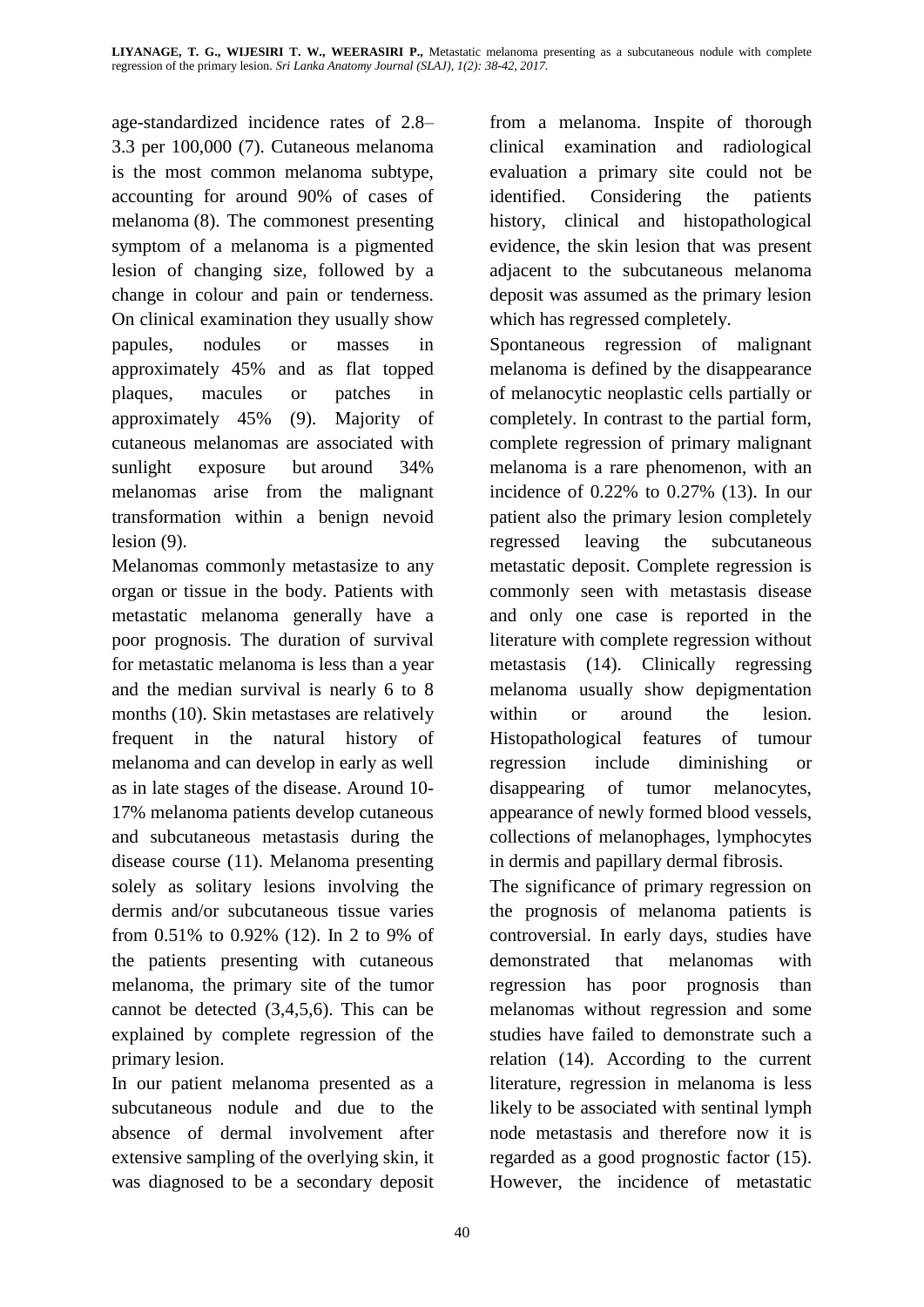**LIYANAGE, T. G., WIJESIRI T. W., WEERASIRI P.,** Metastatic melanoma presenting as a subcutaneous nodule with complete regression of the primary lesion. *Sri Lanka Anatomy Journal (SLAJ), 1(2): 38-42, 2017.*

disease in the setting of complete regression of the primary lesion is estimated to range from 4% to 10% (16). The regression phenomenon is presumed to be the result of a host immune response. It is proved that natural tumor-specific cytotoxic T cell response play an important role in primary regressing human melanoma (17).

### **CONCLUSION**

This case report presents a rare diagnosis of a secondary deposit from a melanoma with complete regression of the primary lesion. The appearance of a solitary subcutaneous metastasis without an evident primary tumor can be explained by spontaneous regression and complete disappearance of the primary melanoma after dissemination to a secondary site. It also should be remembered that in the presence of a melanoma in subcutaneous fat, the clinician needs to perform a meticulous search for a primary lesion and for signs of metastasis in regional lymph nodes and in common metastatic sites. In the setting of localized metastatic disease with complete regression of the primary lesion, it is important of have close clinical and radiological follow up of patients, to identify widely metastatic disease.

#### **REFERENCES**

- 1. Radovi´c-Kovacevi´c V, Pekmezovi´c T, Adanja B, et al., Survival analysis in patients with cutaneous malignant melanoma. SrpskiArhiv Za Celokupno Lekarstvo. 1997; 125: 132–137. https:// www. ncbi. nlm. nih.gov/pubmed/9265233
- 2. Lookingbill DP, Spangler N, Helm KF. Cutaneous metastases in patients with metastatic carcinoma: a retrospective study of 4020 patients. *J Am Acad Dermatol.* 1993; 29: 228–236. [https:](https://www.ncbi.nlm.nih.gov/pubmed/8335743)

 $//www.$  [ncbi.nlm.](https://www.ncbi.nlm.nih.gov/pubmed/8335743) nih.gov [/pubmed/8335743](https://www.ncbi.nlm.nih.gov/pubmed/8335743)

- 3. Armado E, Giuliano MD. Clinical aspects of unknown primary melanoma.*Ann. Surg.*; 1980: 191-198.
- 4. Milton GW, Lane-Brown MM. Malignant melanoma with an occult primary lesion. *Br. J. Surg.* 1967; 54: 651.http:// onlinelibrary. wiley. com/doi/ 10.1002/bjs. 1800540719 /full
- 5. Milton GW, Shaw HM, McCarthy WH. Occult primary malignant melanoma: factors influencing survival. *Br. J. Surg.* 1977; 64: 805. [http://onlinelibrary.wiley.com/doi/10.1002](http://onlinelibrary.wiley.com/doi/10.1002/bjs.1800641114/full) [/bjs.1800641114/full](http://onlinelibrary.wiley.com/doi/10.1002/bjs.1800641114/full)
- 6. Bulkley GB, Choen MH,Banks PM. Longterm spontaneous regression of malignant melanoma with visceral metastases: Report of a case with immunologic profile. Cancer 1975; 36: 485.
- 7. Ferlay J, Soerjomataram I, Ervik M, et al.GLOBOCAN 2012, Cancer Incidence and Mortality Worldwide: IARC CancerBase No. 11 [Internet].Lyon, France: International Agency for Research on Cancer; 2013. Available from:http:// globocan.iarc.fr, accessed on 21/08/2017.
- 8. Chang AE, Karnell LH, Menck HR. The National Cancer Data Base report on cutaneous and noncutaneous melanoma: a summary of 84,836 cases from the past decade. The American College of Surgeons Commission on Cancer and the American Cancer Society. Cancer 1998; 83:1664–1678.

[https://www.ncbi.nlm.nih.gov/pubmed/97](https://www.ncbi.nlm.nih.gov/pubmed/9781962) [81962](https://www.ncbi.nlm.nih.gov/pubmed/9781962)

- 9. Hui SK, Lau KH, Ó CYL. Original Article Cutaneous melanoma : clinical features of 32 Hong Kong Chinese patients. *Hong Kong J. Dermatol. Venereol*.2005; 13: 130–40.
- 10. Tas F. Metastatic behavior in melanoma : Timing, pattern, survival, and influencing Factors. 2012; 2012. https://www. hindawi.com /journals /jo/2012/647684/
- 11. Lookingbill DP, Spangler N, Helm KF. Cutaneous metastases in patients with metastatic carcinoma: a retrospective study of 4020 patients. *J Am Acad Dermatol. 1993;* 29: 228–236. https://www.ncbi.nlm.nih.Gov /pubmed /8335743